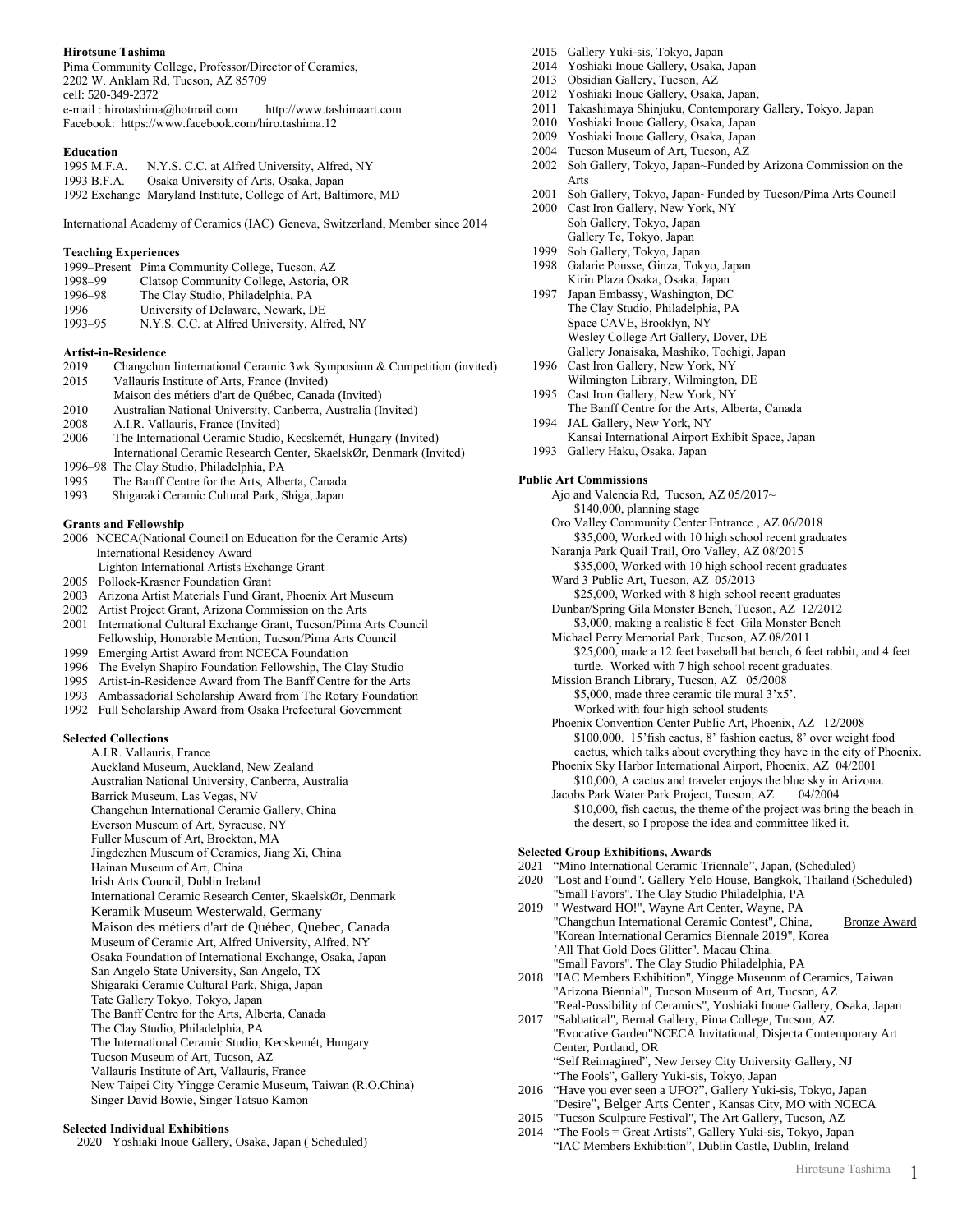"From the Earth", Tubac Art Center, Tubac, AZ

- 2013 "Re-Start", Gallery Yuki-sis, Tokyo, Japan "Small Art Objects", A.I.R.Vallauris, France "Ultra" contemporary art fair, Tokyo, Japan "Esperanto", Bunkamura Gallery, Tokyo, Japan "Arizona Biennial", Tucson Museum of Art, Tucson, AZ "The Figure/Sculpture", Keramik Museum Westerwald, Germany "Art Fair Affordable", Metropolitan Pavilion, New York, NY
- 2012 "Magnetic Field Resonance", Yuki-sis Gallery, Tokyo, Japan "Ecumene: Global Interface in American Ceramics, Santa Fe, NM "To wonder Out of Place~Artists and Asia", Seattle Design Center, WA
- 2011 "Varia Nagoya Art Fair", Matsuzakaya, Nagoya, Japan. "Fresh Figurines", Fuller Craft Museum Brockton, MA "The Figure has Soul", Lacoste Gallery, Concord, MA
- 2010 "Tokyo Art Fair", Tokyo Kokusai Forum, Tokyo Japan 2009 "Art in Dojima/Osaka", Gallery Inoue, Osaka, Japan
- "International Residencies", NCECA conference hotel, Phoenix, AZ "Outdoor Sculpture Exhibition", Tempe Art Center, Tempe, AZ "Spoon it, Fork it, Cut it up", Baltimore Clayworks, MD "Contemporary Japanese Ceramics", Museion No1, Budapest, Hungary "Ox 09", Dinnerware Gallery, Tucson, AZ
- 2008 "New Collection", Shigaraki Ceramic Cultural Park, Shiga, Japan "Osaka Contemporary Art Fair", Dojima Hotel, Osaka, Japan. "Exhibition of works created in residence", Vallauris, France "Small Favors III", The Clay Studio, Philadelphia, PA
- 2007 "New Works", Bernal Gallery, Pima College, Tucson, AZ "Small Favors II", The Clay Studio, Philadelphia, PA "Tanuki Palace", Shigaraki Ceramic Cultural Park, Shiga, Japan
- 2006 "Mastery in Clay", The Clay Studio, Philadelphia, PA "Figure in Context", The Clay Studio, Philadelphia, PA "The Legacy of Artist-in-Residence", Shigaraki Ceramic Cultural Park, Shiga, Japan "Seize the Clay", West Valley Art Museum, Surprise, AZ
- "Living it Large", Kentucky Museum of Art, Louisville, KY 2005 "Japan/USA", Santa Fe Clay, Santa Fe, NM
- "Artlink Juried Exhibition", Phoenix City Hall, Phoenix, AZ Juror's Award "Walking Clay-Figurative Sculpture", Gallery Dai Ichi, NY, NY
- "30 Years of Excellence", The Clay Studio, Philadelphia, PA "Transformation", Baltimore School for the Arts, Baltimore, MD 2004 "Edgy Characters", NCECA 2004, National Ceramic Conference, NCECA
- invitational, Indianapolis, IN "Artist's Material Grant Recipients", Phoenix Art Museum, Phoenix, AZ "Asian American Ceramics", Kentucky Museum of Art, Louisville, KY
- 2003 "Raphael Prize Exhibit", Society for Contemporary Craft, Pittsburgh, PA "NCECA Emerging Talent", Sculptural Object, Functional Art, Chicago
- 2002 "Mastery in Clay", The Clay Studio, Philadelphia, PA "10 year retrospective of Evelyn Shapiro Fellowship", Philadelphia, PA
- 2001 "Telling Tales~Narrative Teapots", Craft Alliance, St. Louis, MO "Tucson/Pima Arts Council Fellowship Exhibition", T/PAC, Tucson, AZ "Contemporary Art Competition", Taro Okamoto Museum, Japan
- 2000 "Ceramic National", Everson Museum of Art, Syracuse, NY "Political Art", The Clay Studio, Philadelphia, PA "Figures ~ Alone and Together", Craft Alliance, St. Louis, MO "Dinner Works", Louisville Visual Art Center, Louisville, KY
- 1999 "Oregon Biennial" Portland Museum, OR "5 Kirin Contemporary Award Winners ", Kirin Plaza, Osaka, Japan
- 1998 "Crafts National 32", Zoller Gallery, University Park, PA Merit Award "Immigrant Experience", Fuller Museum, Brockton, MA "San Angelo National Competition", Museum of Arts, San Angelo, TX Merit Award
- 1997 "Kirin Contemporary Award", Tokyo/Osaka, Japan Merit Award "Sixth Annual Manhattan Arts International Competition" Award of Excellence "NCECA 1997 Clay National", Barrick Museum, Las Vegas, NV
- "Artists on Their Own", Greenwich House Pottery, New York, NY 1996 "Body Language", SOHO Gallery, Pensacola, FL Honorable Mention "Fletcher Challenge Ceramics Award", Auckland, New Zealand "Images 96", HUB Gallery, University Park, PA Juror's Award " Manhattan Arts International Competition" Artist Showcase Award "GALEX 30 National", Galesburg Art Center, Galesburg, IL Grand Award Juror : Rudy Autio
- "22<sup>nd</sup> Westmoreland Art Nationals", Westmoreland, PA Merit Award 1995 "Jingdezhen International Ceramic Exhibition", Jiang Xi, China "Artists on Their Own", Greenwich House Pottery, New York, NY "Images 95", HUB Gallery, University Park, PA Merit Award "Westmoreland Art Nationals", Westmoreland, PA Merit Award "Craft National 29", Zoller Gallery, University Park, PA Jurior's Award

"Feats of Clay", Lincoln Arts, Lincoln, CA Merit Award

- 1994 "Walks of Life", Agora Gallery, New York, NY "Fletcher Challenge Ceramics Award", Auckland, New Zealand "Soho International Art Competition", Agora Gallery, New York, NY Excellence Award<br>Workers' Welfare Office Award
- 1993 Kobe City Exhibition, Hyogo, Japan 1992 "52nd Kansai Bijyutsu-Bunka Show", Osaka, Japan
- Osaka Board of Education Prize 1991 "MICA All Student Show", Maryland Institute, College of Art, Baltimore, MD

### **TV Interviews**

Arizona Illustrated, 4/10/2001 on air Takeshi's Everyone is Picasso, 8/28/1998 on air Takeshi's Everyone is Picasso, 7/17/1998 on air

**Selected Publications**

Tucson Weekly, P5,12, July 12, 2018 Sankei Newspaper, Evening, July 25, 2014, P7 SACA News, News Sept-Oct 2013 P.3 "500 Figures in Clay" volume 2, P177 and 415, New Ceramics, Nov/Dec 2013 issue, P22-25 Arizona Daily Star, July 25, 2013 Arizona Daily Star, March 25, 2013 Ceramics Monthly, October 2012, P 42-46 Arizona daily Star, August 1, 2011, A2 Arizona Daily Star, July 11, 2011, A5 The Citizen Key West, March 14,2010, Vol.134, P 1, 3 Canberra Times,Australia, Jan 17, 2010, P7 Revista Ceramica Internationa, No.116, 2010, P 87-89 Ceramics:Art & Perception, 6/09, Issue 76, P.88-95 Arts Across Kentucky , Fall 2006 P12-13 Tucson Weekly, July 31-Aug 6, 2003 City Week P.20 Arizona Daily Star, Jan 11, Caliente, P.31 Ceramic Monthly, September 2002, P 49 Experience Clay by Maureen Mackey, P166 WINDS-Japan Airline Flight Magazine, 2/00, P31-33 Contemporary Ceramics by Susan Peterson, P119 The Craft and Art of Clay,  $3^{rd}\&4^{th}$  Edition by Susan Peterson, P267 Weekly Pia, 7/24, 2000, P 242 Hanako, No 598, 7/19, 2000, P64 Tokyo Classified, Issue 329, July 15, 2000, P4 Tenpyo, Issue Winter 2000, 002, P.143,144 NCECA Journal 1999, Vol.20, P153, 154 Mainich News Paper, Aug. 3. 1999, Vol. 2, P. 6 Ofix Report, Mar.1999, No. 16, P. 6 Hip Fish, Feb. 1999, Vol. 2 Issue 17, P.16,17 Look Japan, December 1998, Vol. 44 No513, P36, 37 The Daily Astorian, Sep.15, 1998, Front Page Contact Ceramics, Fall 98, no.114, P33 Ceramics Monthly, June/July/August 1998, P54-6 Ceramics Monthly, Dec. 1997, P3 Art Matters, Fall/Winter 1997, P 33-39 American Ceramics, 12/3, 1997, P57 Clay Times, Vol.3, No.2, March/April 1997, P.2 Philadelphia Weekly, Feb.19, 1997, P.53 American Craft, February/March, 1997, P.91 Ceramics:Art & Perception, 12/96, Issue 26, P.90-93 The News Journal Wilmington, DE, Dec. 6, 1996, HR Manhattan Arts International, Fall 1996, P20 Ceramophile, Vol.5, Winter/Spring 1995, P6 Ceramics Monthly, Dec. 1995, P12 Ceramic Art, Sept. 1995, P77, Published in Taiwan Voices (of Central Pennsylvania), Vol.3, 8-9/95, P9,12 Collegian, July 21, 1995, P10, 11 Manhattan Arts International, Sept.-Oct. 1994, P14

## *Selected Professional Experiences-Workshops and Artist Presentations*

- 2020 Workshop, Artist's Presentation. Gallery Yelo House, Bangkok, Thailand (Scheduled)
- 2019 Workshop, Hainan Times Ceramics Gallery, China
- Workshop, Artist's Presentati, Pottery Workshop, Hong Kong, China 2018 Workshop, Artist's Presentation for Southern Arizona Clay Artists, Tucson, AZ
	- Workshop, Artist's Presentation, Florida Keys Community College, Key West, FL
- 2016 Lecture at Osaka University of the Arts, Osaka, Japan
- 2015 Workshop, Artist's Presentation, Vallauris Institute of Art, France